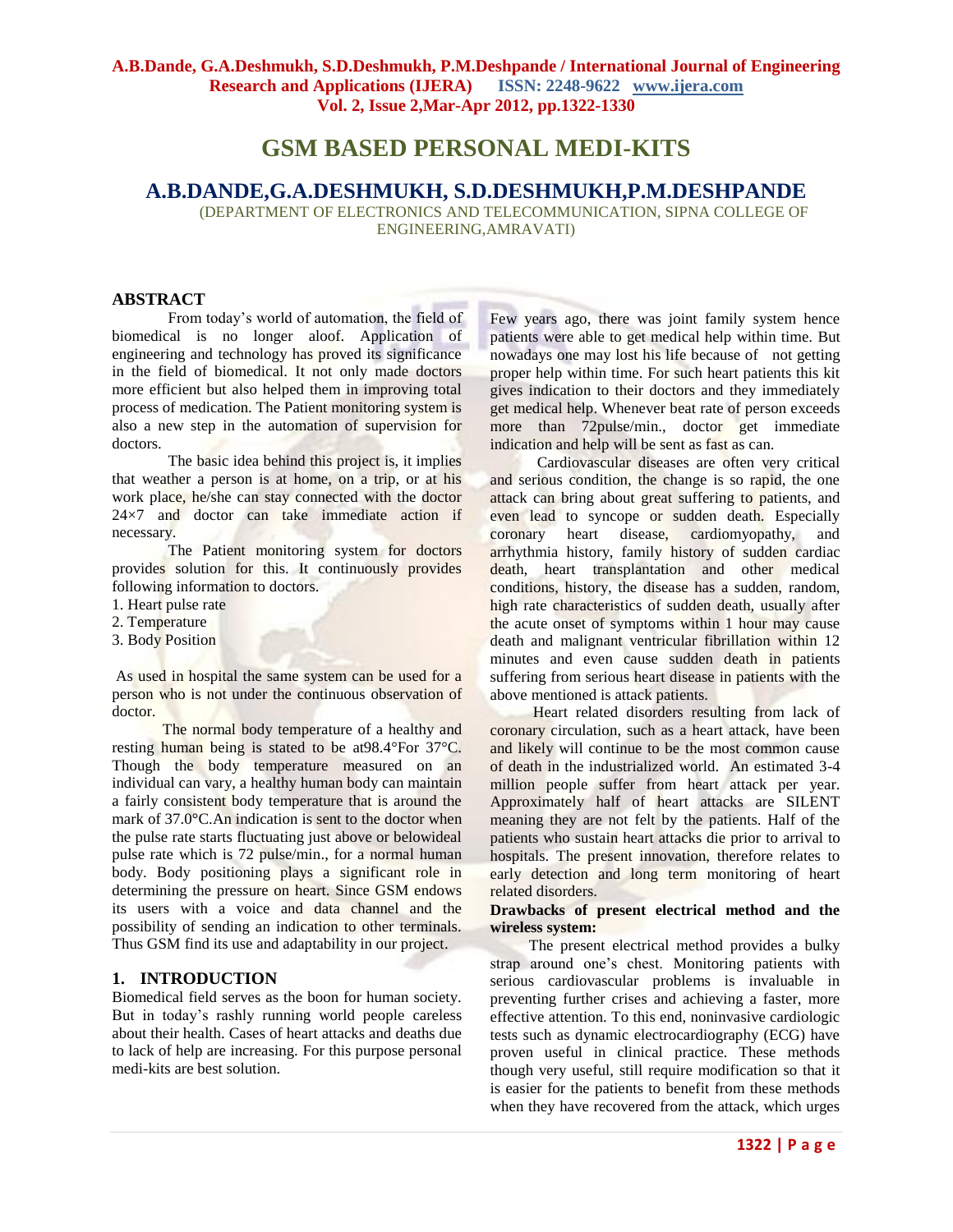to think on this issue very carefully and seriously, leading to the present wireless heart rate monitoring system.

 The current heart rate monitoring system uses a heavy and bulky setup at both ends i.e. at the patient's as well as at the doctor's. This in turn causes convenience problems for the patient and any defect occurring at any stage may result in loss of information which may result in improper diagnosis.

#### **Need of time:**

 The monitoring of a patient round the clock, however, is clumsy because of the nature of equipment. Monitoring of the data generated by a patient throughout the day in a post recovery mode is not possible because it would otherwise require the patient to simply live in the hospital or in the adjunct exercise facility. That is not reasonably calculated to restore the patient to normal living as defined by the life of that patient.

 The present monitor puts forward a novel system that benefits from GSM mobile telephony standard widespread technology. This design adds to the traditional capabilities, the attractive features of real time processing and possibility of monitoring the patient's heart anywhere, anytime. Apart from traditional typical capabilities, the new system presents additional features, both in automatic analysis and in the communications interface (GSM transmission).

# **2. BLOCK DIAGRAM WITH TECHNICAL DETAILS OF GSM BASED PERSONAL MEDI-KIT SYSTEM**



#### **2.1.Description of block diagram:**

 The above figure shows the block diagram of GSM based personal medi-kit. Slight fluctuation in the normal heart rate , body temperature and change in body position of patient will be sensed by the heart sensor , temperature sensor and posture detector respectively, attached to the index finger. It will forward data to the microcontroller where it will be compared with the normal value of body temperature and heart rate. Depending upon the parameters considered by monitor, if it finds any parameter disturbed thenthe result is send to the doctor and he may immediately take the necessary action. Thus without wasting the time patient can be treated whereas sending the report can be done using GSM . The device will compare the three parameters with the ideal parameters, if some fluctuations are noticed, the SMS is immediately sent to the doctor. This message may be in the form of beeps to indicate the doctor.

 The system comprises an implantable medical device that includes a sensor operable to produce an electrical signal representative of heart sounds, a sensor interface circuit coupled to the sensor to produce a heart sound signal, and a controller circuit coupled to the sensor interface circuit. The heart sounds are associated with mechanical activity of patient's heart and the controller circuit is operable to detect a posture of the patient from a heart sound signal

 GSM based heart rate monitoring and the display system is a portable and a best replacement for the old model stethoscope, which is less efficient. It is a combination of a HIGH POWER LED based heart rate monitor interface with a GSM module to transmit the heart rate of patient to a remote location.

 The functioning of this device is based on the truth that the blood circulates for every heartbeat that can be sensed by LED. Depending upon the rate of circulation of blood the heart beat per minute is calculated. This calculated value is communicated to the person through a GSM modem interfaced to it.

#### **CIRCUIT DIAGRAM**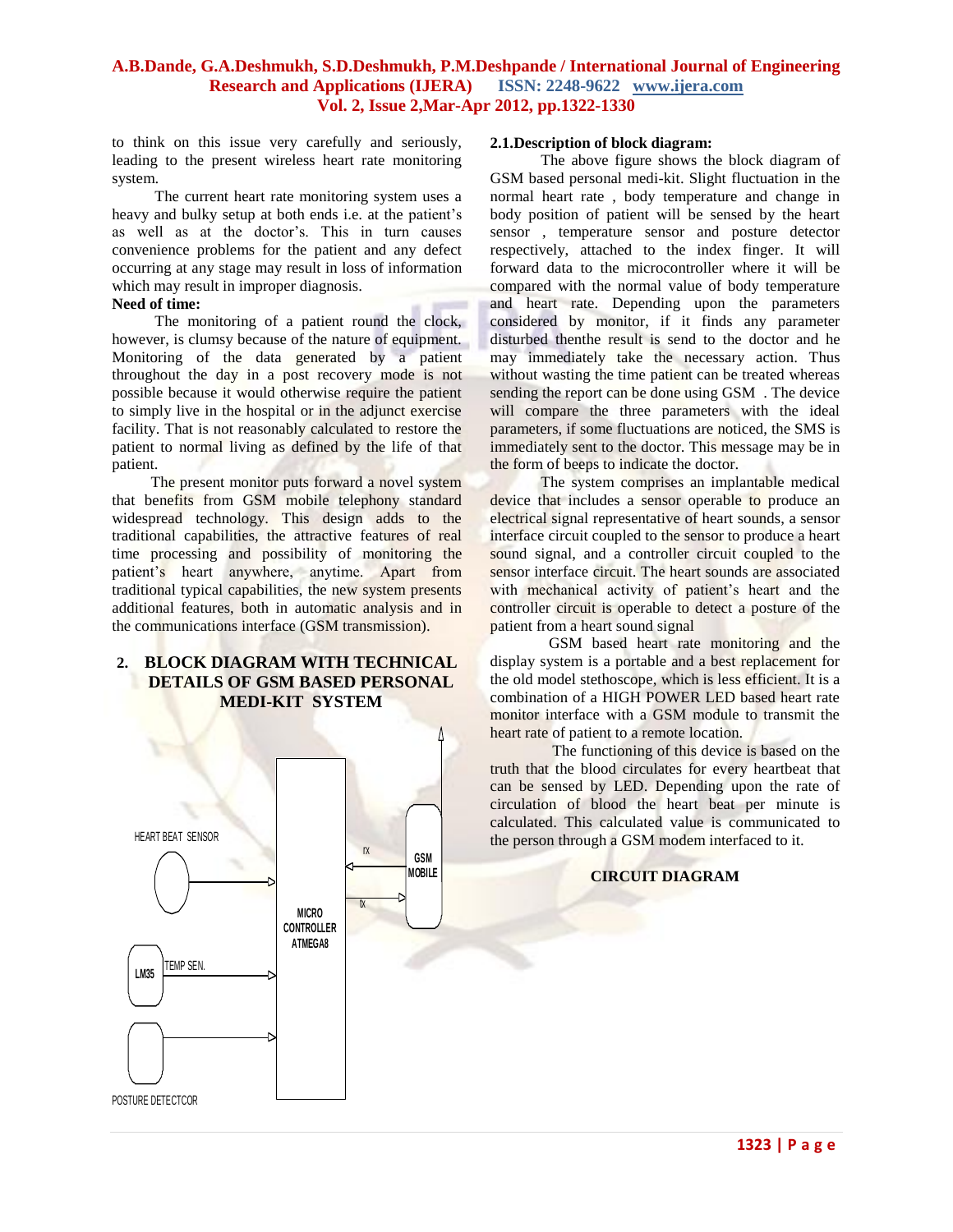



The above circuit shows the working of the heart rate monitoring system using GSM. Here at pin no. 1, 9 and 10 are connected to 3 capacitors in parallel. A crystal oscillator is placed between pin no. 9 and 10.Pin no.7, 20 and 21 are connected to  $+5v$ . The capacitors are connected to GND at one terminal, also pin no. 8 and 22 also to ground.

 The output of the microcontroller is given at PORT C from PC0 to PC3 as LM35, Heart Beat Sensor, to ADXL X axis from Pin no. 23 to 26. The RXD and TXD of microcontroller is connected to TXD and RXD of mobile. A voltage regulator is used to regulate the voltage which is supplied form a 9v battery and gives an output of 5v. This gives the entire working of heart rate monitoring system using GSM.

- **3. Components of block diagram:**
- HEART SENSOR
- $-LM35$
- **POSTURE DETECTOR**
- MICROCONTROLLER ATMEGA8
- GSM MODEM

#### **3.1.Heart sensor:**

 The heart sounds are the noises a physician listens by using a stethoscope over the heart. They are the noises of the heart valves shutting. These noises are not the same as the pulse or the artery turbulence noises listen to when taking blood pressure. There are two distinct heart sounds called a lub and a dub. Heart is an amazing organ which continuously pumps oxygen and nutrient rich blood throughout the body to sustain life.



Heart beat is sensed by using a high intensity type LED and LDR. The finger is placed between the LED and LDR. As Sensor a photo diode or a photo transistor can be used. The skin may be illuminated with visible (red) using transmitted or reflected light for detection. The very small changes in reflectivity or in transmittance caused by the varying blood content of human tissue are almost invisible. Various noise sources may produce disturbance signals with amplitudes equal or even higher than the amplitude of the pulse signal. Valid pulse measurement therefore requires extensive preprocessing of the raw signal.

 The new signal processing approach presented here combines analog and digital signal processing in a way that both parts can be kept simple but in combination are very effective in suppressing disturbance signals. The setup described here uses a red LED for transmitted light illumination and a LDR as detector. With only slight changes in the preamplifier circuit the same hardware and software could be used with other illumination and detection concepts. The detectors photo current (AC Part) is converted to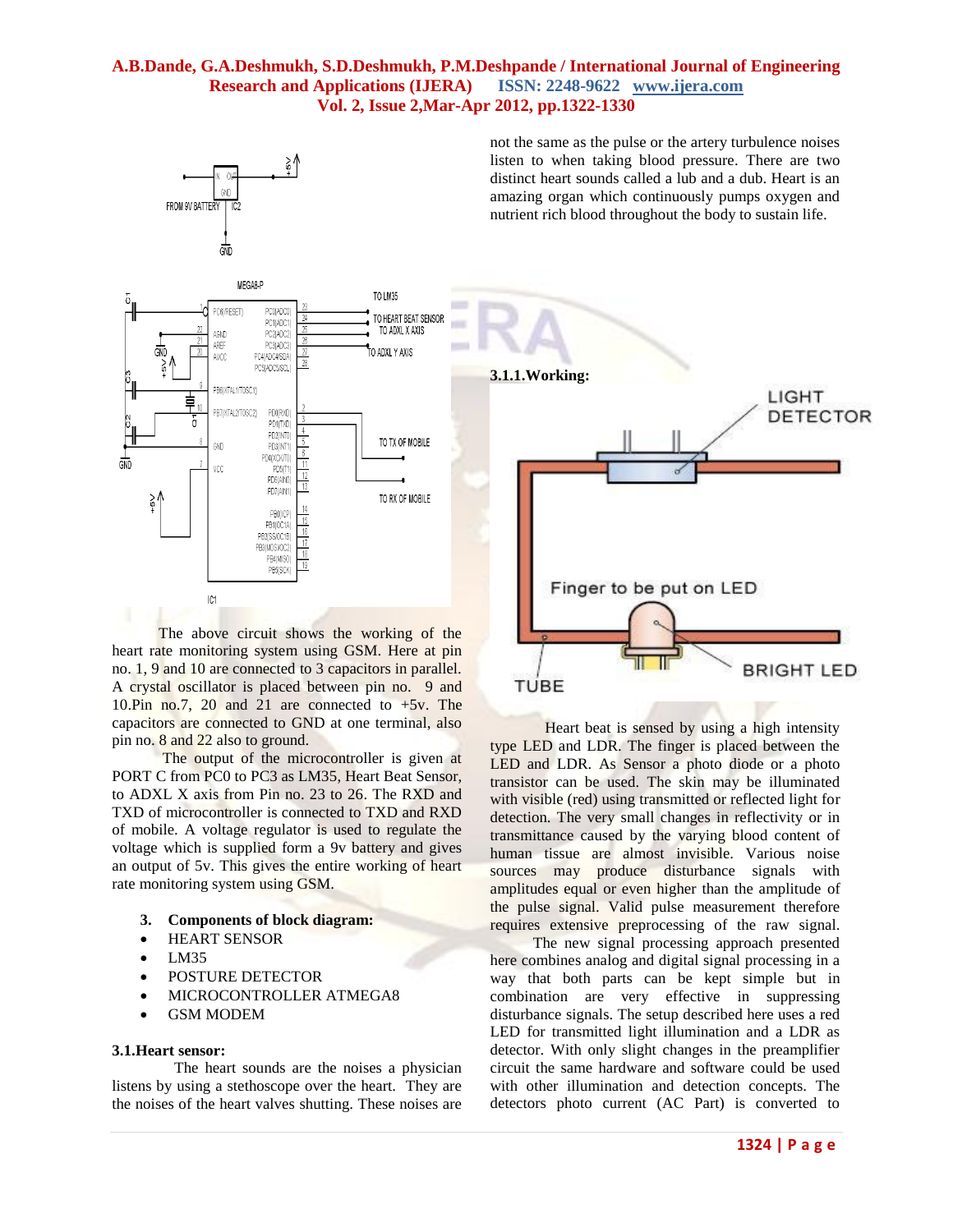voltage and amplified by an operational amplifier (LM358). Output is given to another non-inverting input of the same LM358; here the second amplification is done. The value is preset in the inverting input, the amplified value is compared with preset value if any abnormal condition occurs it will generate an interrupt to the controller

 The figure shows actual heart beat received by detector (yellow) and the trigger point of sensor (red) after which the sensor outputs digital signal (blue) at 5v level.



#### **3.1.2Features:**

- Heart beat indication by LED
- Instant output digital signal
- Easily available and less costly
- Compact size
- Working voltage +5v DC

# **3.2.LM35:**



FIGURE 1. Basic Centigrade Temperature Sensor (+2°C to +150°C)

The LM35 series are precision integratedcircuit temperature sensors, whose output voltage is linearly proportional to the Celsius (Centigrade) temperature. The LM35 thus has anadvantage over linear temperature sensors calibrated in ° Kelvin, as the user is not required to subtract a large constant voltage from its output to obtain convenient Centigrade scaling. The LM35 does not require any external calibration or trimming to provide typical accuracies of  $\pm 1/4$ °C at room temperature and ±3⁄4°C over a full −55 to +150°C temperature range. Low cost is assured by trimming and calibration at the wafer level. The LM35's low output impedance, linear output, and precise inherent calibration make interfacing to readout or control circuitry especially easy. It can be used with single power supplies, or with plus and minus supplies. As it draws only 60 μA from its supply, it has very low selfheating, less than 0.1°C in still air. The LM35 is rated to operate over a −55° to +150°C temperature range, while the LM35C is rated for a  $-40^{\circ}$  to  $+110^{\circ}$ C range (−10° with improved accuracy). The LM35 series is available packaged in hermetic TO-46 transistor packages, while the LM35C, LM35CA, and LM35D are also available in the plastic TO-92transistor package. The LM35D is also available in an 8-lead surface mount small outline package and a plastic TO-220 pa

#### **3.2.1.Features:**

- Calibrated directly in  $\circ$  Celsius (Centigrade)
- Linear + 10.0 mV/°C scale factor
- 0.5 $\degree$ C accuracy guarantee-able (at +25 $\degree$ C)
- Rated for full  $-55^\circ$  to  $+150^\circ$ C range
- Suitable for remote applications
- Low cost due to wafer-level trimming
- Operates from 4 to 30 volts
- Less than 60 μA current drain
- Low self-heating, 0.08°C in still air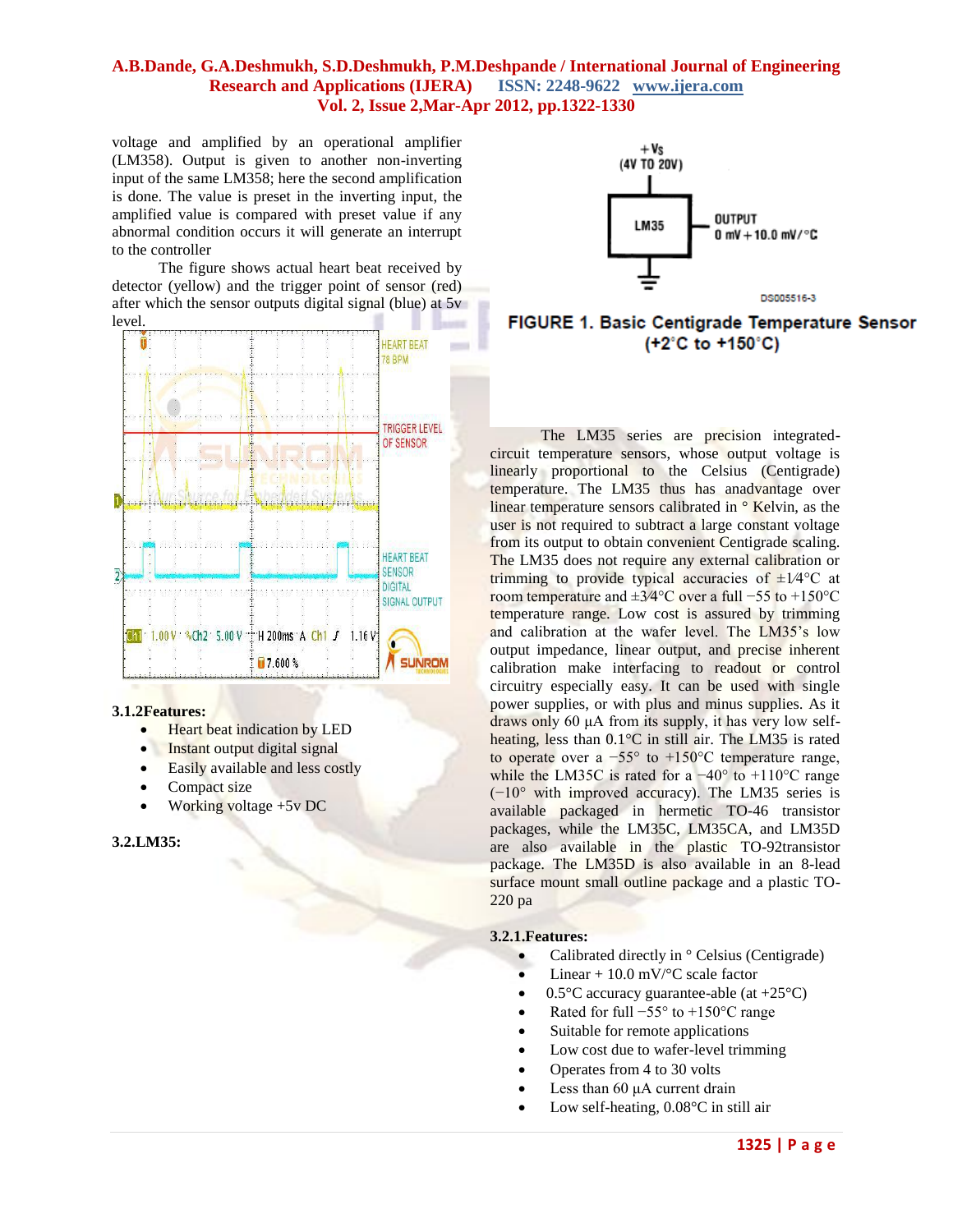20

10

0

 $20 - 45$ 

46-65

- Nonlinearity only  $\pm 1/4$ °C typical
- Low impedance output, 0.1 W for 1 mA load

#### **3.3.Posture detector using tilt sensor:**

 The motivation to include posture detector in this project comes from the basic need to support the independent living of elder people and smart personal alarm system to detect deviation in health status. The earlier the fall is reported, the lower is the rate of morbidity-mortality. The use of automatic fall detector decreases the fear of falling and improves the independence and the security. It increases the quality of life of elder people.

 The measurement of movement of body is made with the help of tilt sensor and accelerometer and the processing and analysis of movement is done with the help of microcontroller. The graph shows the percentage of falling people which is likely to increase every year.

 Patient's posture is an important factor in the diagnosis of certain medical disorders and may also be used to enhance therapy delivery. Posture detection involves determining an orientation of the patient's body, such as determining if the patient is in vertical position , determining if the patient in in a horizontal position (lying on the back, lying on the stomach, lying on left or right side),or determining if the patient's body is tilted to right, left, forward or backward.

 Posture detection in accordance with embodiments describe herein may additionally include determining an angle of tilt of patient's body. Posture information may be tracked over time, stored, and /or correlated.

 Information about patient posture may be evaluated with respect to the detection of various disorders to determine if an association between patient's postures and a particular disorder is present. The posture of patient's body, such as the inclination of the upper torso, may be linked to various medical disorders, including disorders affecting the respiratory and/or cardiovascular systems. Tracking patient's posture over time can be used to assess the general well-being of a patient.

# 80 70 60 50 40  $30$

% fallers (within last 2 yrs)

 The consequences of falling lead to sudden death or may lead to severe harm to the person which can be listed to a few as follows:

 30% of home-dwelling elderly (65+) fall each year

66-75

 $75+$ 

- 0-20% of elderly people fall recurrently(at least twice within 6 month)
- Mean incidence of fall is about 650/1000 person years
- 860 older people (65+) died because of fallrelated accidents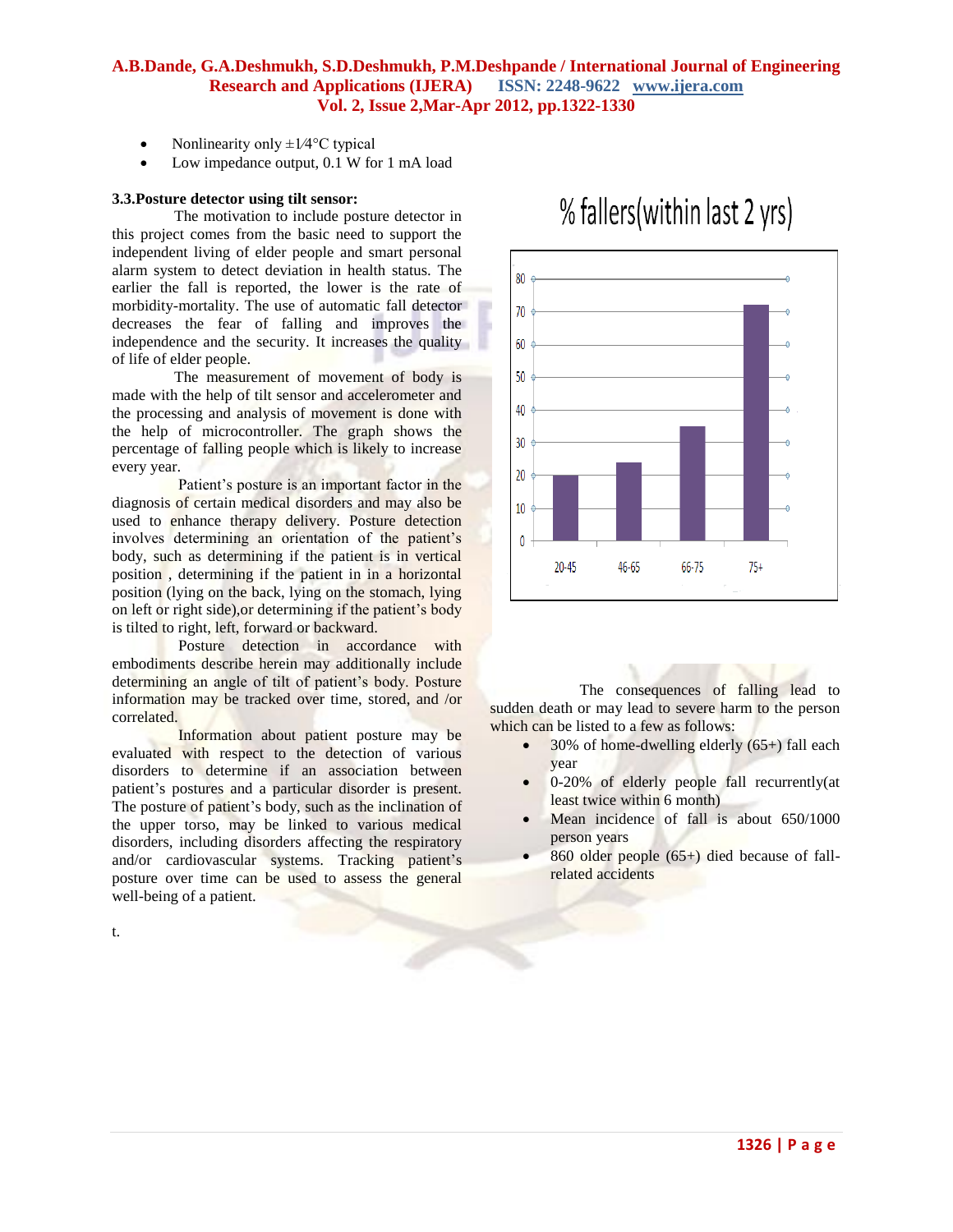

#### **BLOCK DIAGRAM OF ATmega8:**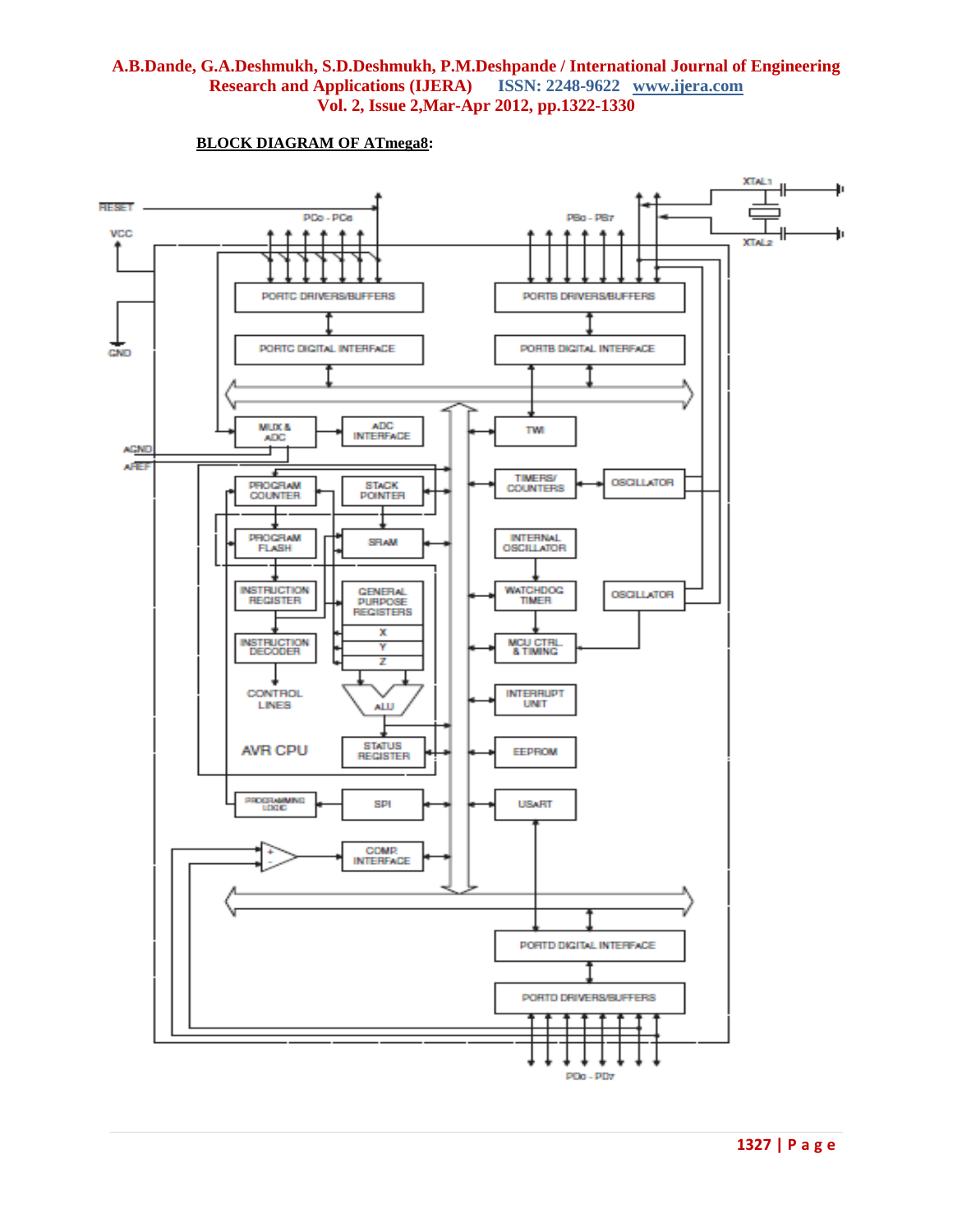#### **3.4.Microcontroller ATMEGA8**

 By executing powerful instructions in a single clock cycle, the ATMEGA achieves throughputs up to 16 MIPS. The ATMEGA is a low-power CMOS 8-bit microcontroller based on the AVR RISC architecture, approaching 1MIPS per MHz, allowing the system designer to optimize power consumption verses processing speed. This microcontroller works in 5 different modes which enhance its working.

 The ATMEGA8 AVR is supported with a full suite of program and system development tools, including C compilers,<br>macro assemblers, program macro assemblers, debugger/stimulator, in-circuit emulators, and evolution kits.

#### **3.4.1.Features:**

- High performance, Low power AVR 8 bit microcontroller
- Advanced RISC Architecture
- High Endurance Non-volatile Memory segments Peripheral Feature
- Two 8-bit Timer/Counters with Separate Pre-scaler, one Compare Mode
- One 16-bit Timer/Counter with Separate Pre-scaler, Compare Mode, and CaptureMode
- Real Time Counter with Separate **Oscillator**
- Three PWM Channels
- 8-channel ADC with 10-bit Accuracy
- 6-channel ADC with 10-bit Accuracy
- Byte-oriented Two-wire Serial Interface
- Programmable Serial USART
- External and Internal Interrupt **Sources**
- Five Sleep Modes: Idle, ADC Noise Reduction, Power-save, Power-down, and
- Power Consumption at 4 Mhz, 3V,  $25^{\circ}$ C
- Active: 3.6 mA
- Idle Mode: 1.0 mA

# **THE SALIENT FEATURE OF THIS MICROCONTROLLER IS THE ADC**

#### **ADC:**

.

 The ATmega8 features a 10-bit successive approximation ADC. The ADC is connected to an 8-channel Analog Multiplexer which allows eight single-ended voltage inputs constructed from the pins of Port C. The single-ended voltage inputs refer to 0V (GND). The ADC contains a Sample and Hold circuit which ensures that the input voltage to the ADC is held at a constant level during conversion.

#### **Feature of ADC:**

- 10-bit Resolution
- 0.5 LSB Integral Non-linearity
- $\cdot \pm 2$  LSB Absolute Accuracy
- 13 260 μs Conversion Time
- Up to 15 kSPS at Maximum Resolution
- 6 Multiplexed Single Ended Input Channels
- 2 Additional Multiplexed Single Ended Input Channels (TQFP and QFN/MLF Package only)
- Optional Left Adjustment for ADC Result Readout
- 0 VCC ADC Input Voltage Range
- Selectable 2.56V ADC Reference Voltage
- Free Running or Single Conversion Mode
- Interrupt on ADC Conversion Complete
- Sleep Mode Noise Canceler

#### **USART:**

 The Universal Synchronous and Asynchronous serial Receiver and Transmitter (USART) is a highly-flexible serial communication device.

The main features are:

• Full Duplex Operation (Independent Serial Receive and Transmit Registers)

- Asynchronous or Synchronous Operation
- High Resolution Baud Rate Generator

• Supports Serial Frames with 5, 6, 7, 8, or 9 Databits and 1 or 2 Stop Bits

• Odd or Even Parity Generation and Parity Check Supported by Hardware

- 
- Data OverRun Detection
- Framing Error Detection

• Noise Filtering Includes False Start Bit Detection and Digital Low Pass Filter

- Three Separate Interrupts on TX Complete,
- TX Data Register Empty and RX Complete
- Multi-processor Communication Mode

• Double Speed Asynchronous Communication Mode.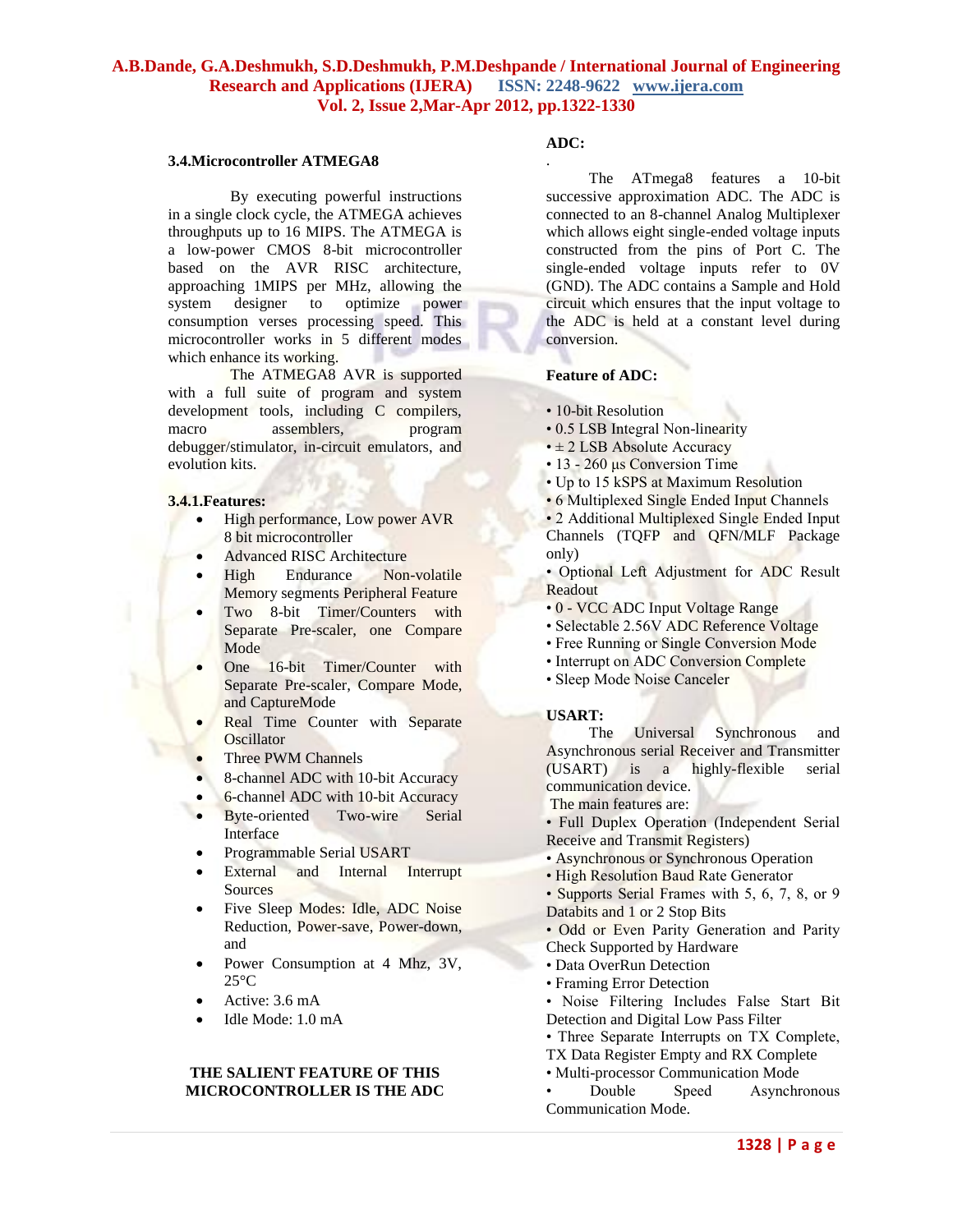#### **3.5.GSM MODEM:**

 GSM (Global System for Mobile Communication; originally from Group Special Mobile) is the most popular standard for mobile telephony systems in the world. The implemented prototype utilizes a GSM modem. This modem can be operated by the micro-controller by means of straight forward Hayes (ATA) commands, which follow the ETSI GSM 07.07 standard [9]. Using those commands, all functionality provided by a GSM terminal (voice, data, SMS) can be exploited. It is easily available in the market and weighing less than 20gm, which is smaller than a matchbox, thus allowing system reduction and integration. A separate module can be demolished; especially suitable for the use of multiple machines at the same time. It is used to avoid high communication costs to be incurred in a month; it sends in clusters which can be sent automatically to a large number of goals the same information.

 The purpose of this project is to measure the heartbeat and send the heart beat monitoring and display system is the portable and best replacement for the old model stethoscope, which is less efficient. It is a combination of high power LED and light detector sensor based heart rate monitor interfaced with a GSM module to transmit the heart rate of the patient to transmit the heart rate of the patient to a remote location. Depending upon the rate of circulation of blood, the heart rate per minute is calculated. This Calculated value is communicated to a doctor through a GSM modem interfaced to it. Based on several scenarios we present the functionality of a prototype we are building. The application is capable of monitoring the health of high risk cardiac patients. The smart phone application analyses in real-time sensor and environmental data and can automatically alert the ambulance and pre-assigned caregivers when a heart patient is in danger. It also transmits sensor data to a healthcare center for remote monitoring by nurse or cardiologists. The system can be personalized and rehabilitation programs can neither monitor the progress of a patient. GSM modem is interfaced with the microcontroller with the help of ATA commands.

# **3.5.1.Feature of GSM**:

- Maximum transmission speed of 9.6 Kbps
- Coverage of 98% of the territory
- SMS of around 150 characters
- Cheap and are easily available
- Support tri band mobile phones, a feature available with very few modules.

# **4.Advantages:**

- It is a small, low cost and a portable device which can be carried easily.
- Provides continuous monitoring.
- The mobility in the monitoring process is continuous.
- Low power consumption, by means Ni-Cd batteries.
- It is extremely useful to increase your exercise level in a graded and careful manner in order to avoid injuries, overexertion, and excessive stress on the cardiovascular system.
- Using a heart rate monitor is an ideal method of assessing one's cardiovascular condition, and gauging the level of intensity of the exercise session.
- The heart rate monitor is useful for individuals who have been advised not to exercise above a certain heart rate because the heart rate can be monitored continuously.
- It allows an athlete to be more in touch with your body and your heart rate.
- An added bonus is that heart rate monitors not only supervises a person's heart rate, it also keeps track of the calories burned that you can monitor your improvement over time.
- Heart rate monitor is an ideal is an ideal method in assessing your cardiovascular condition.

#### **5.Disadvantages:**

- Using this for long durations could lead to soreness and chafing of the skin.
- A sudden failure of network may hamper the working of the system

# **6.Applications:**

- We can also observe the ECG report of a patient on the cell phone with the help of this system.
- By programming the GSM module with proper commands, the doctor as well as the family members will be informed simultaneously about the fluctuations in patient's condition. We can also observe the ECG report